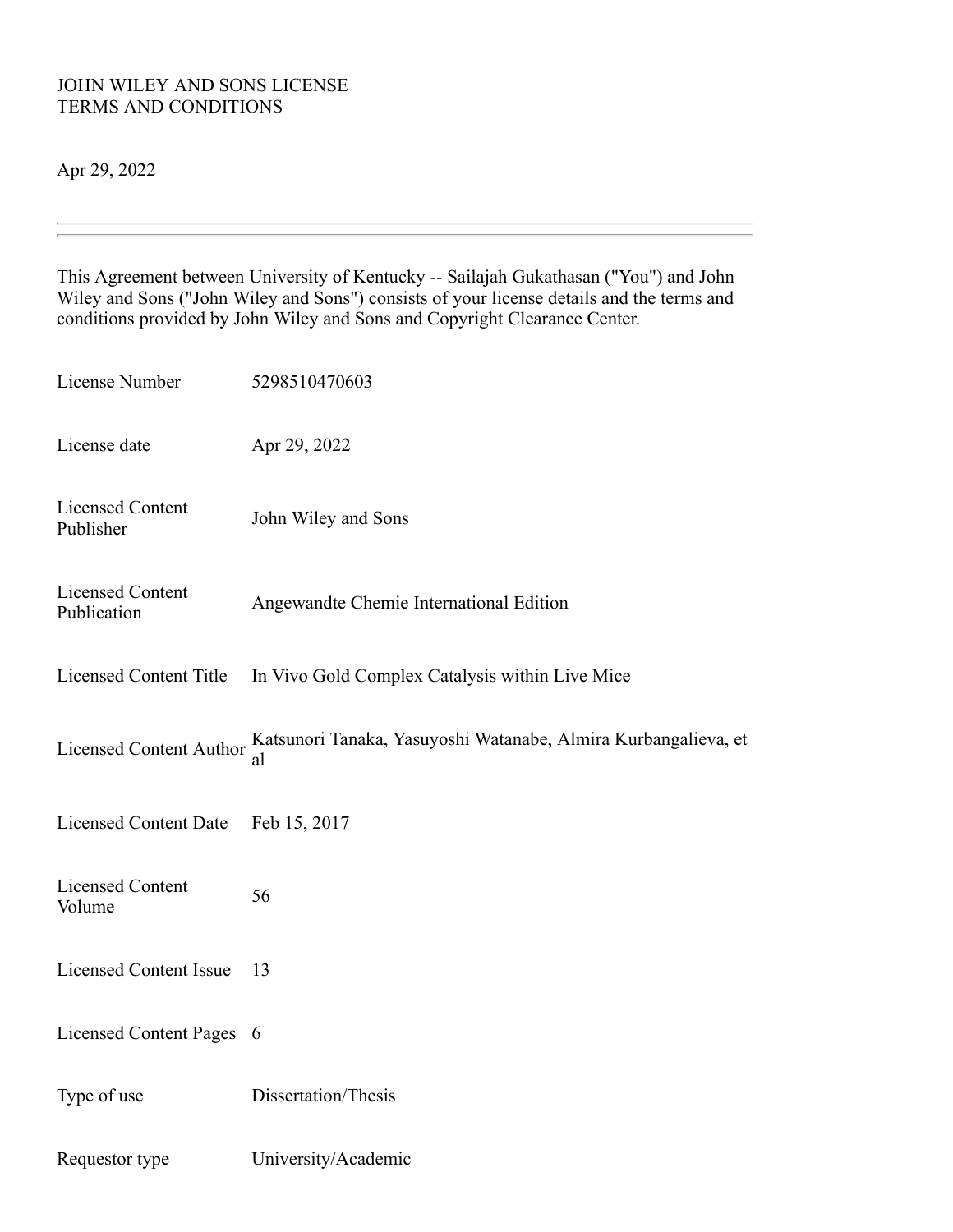| Format                        | Print and electronic                                                                                                                                |
|-------------------------------|-----------------------------------------------------------------------------------------------------------------------------------------------------|
| Portion                       | Figure/table                                                                                                                                        |
| Number of figures/tables 1    |                                                                                                                                                     |
| Will you be translating? No   |                                                                                                                                                     |
| Title                         | Developments in bioconjugation and anticancer activity of<br>gold(III) scaffolds                                                                    |
| Institution name              | University of Kentucky                                                                                                                              |
| Expected presentation<br>date | Apr 2022                                                                                                                                            |
| Portions                      | Figure 1                                                                                                                                            |
| <b>Requestor Location</b>     | University of Kentucky<br>Department of Chemistry<br>505 Rose street<br>LEXINGTON, KY 40506<br><b>United States</b><br>Attn: University of Kentucky |
| Publisher Tax ID              | EU826007151                                                                                                                                         |
| Total                         | $0.00$ USD                                                                                                                                          |

Terms and Conditions

### **TERMS AND CONDITIONS**

This copyrighted material is owned by or exclusively licensed to John Wiley & Sons, Inc. or one of its group companies (each a"Wiley Company") or handled on behalf of a society with which a Wiley Company has exclusive publishing rights in relation to a particular work (collectively "WILEY"). By clicking "accept" in connection with completing this licensing transaction, you agree that the following terms and conditions apply to this transaction (along with the billing and payment terms and conditions established by the Copyright Clearance Center Inc., ("CCC's Billing and Payment terms and conditions"), at the time that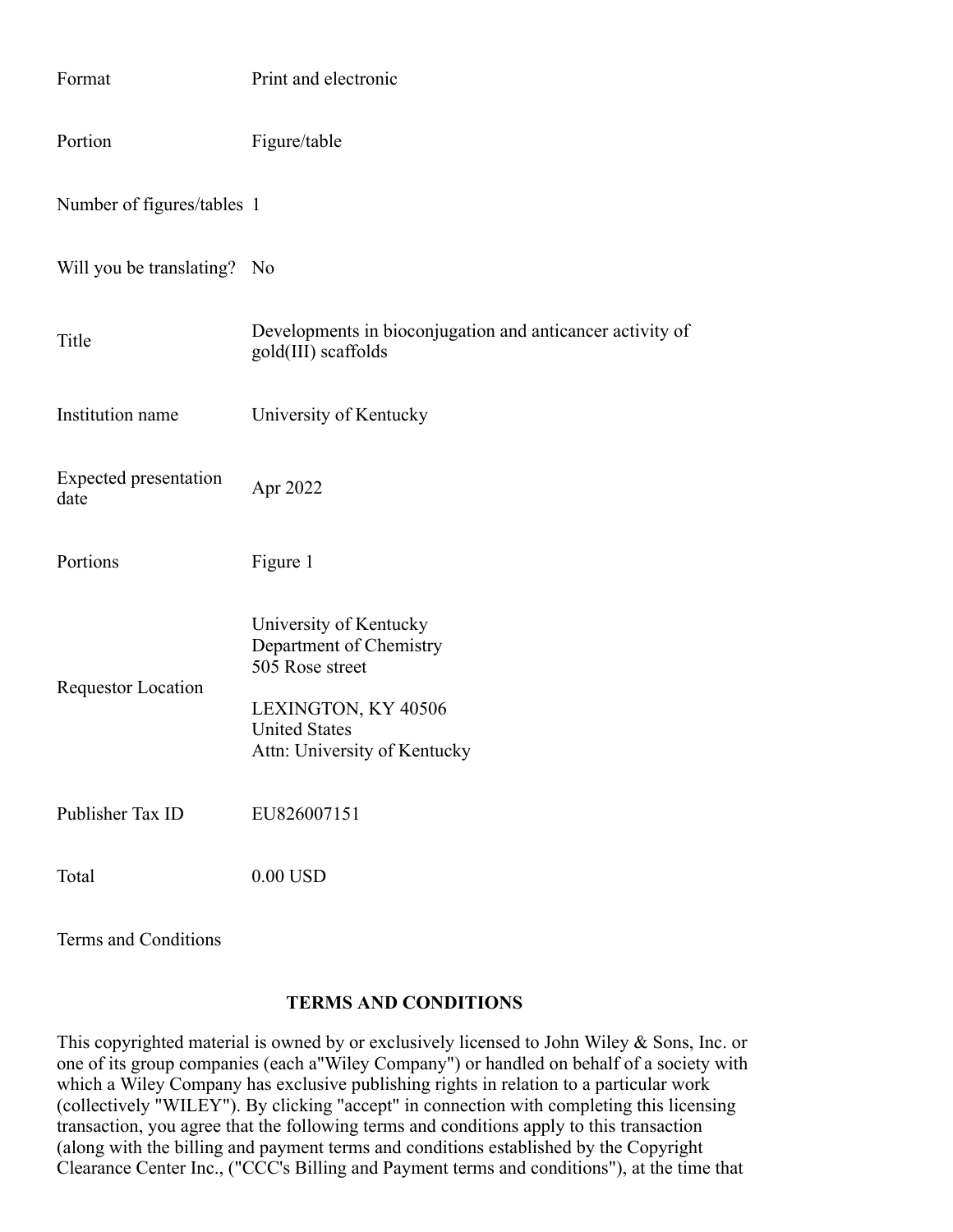you opened your RightsLink account (these are available at any time at [http://myaccount.copyright.com](http://myaccount.copyright.com/)).

#### **Terms and Conditions**

- The materials you have requested permission to reproduce or reuse (the "Wiley Materials") are protected by copyright.
- You are hereby granted a personal, non-exclusive, non-sub licensable (on a standalone basis), non-transferable, worldwide, limited license to reproduce the Wiley Materials for the purpose specified in the licensing process. This license, **and any CONTENT (PDF or image file) purchased as part of your order,** is for a one-time use only and limited to any maximum distribution number specified in the license. The first instance of republication or reuse granted by this license must be completed within two years of the date of the grant of this license (although copies prepared before the end date may be distributed thereafter). The Wiley Materials shall not be used in any other manner or for any other purpose, beyond what is granted in the license. Permission is granted subject to an appropriate acknowledgement given to the author, title of the material/book/journal and the publisher. You shall also duplicate the copyright notice that appears in the Wiley publication in your use of the Wiley Material. Permission is also granted on the understanding that nowhere in the text is a previously published source acknowledged for all or part of this Wiley Material. Any third party content is expressly excluded from this permission.
- With respect to the Wiley Materials, all rights are reserved. Except as expressly granted by the terms of the license, no part of the Wiley Materials may be copied, modified, adapted (except for minor reformatting required by the new Publication), translated, reproduced, transferred or distributed, in any form or by any means, and no derivative works may be made based on the Wiley Materials without the prior permission of the respective copyright owner.**For STM Signatory Publishers clearing permission under the terms of the [STM Permissions Guidelines](http://www.stm-assoc.org/copyright-legal-affairs/permissions/permissions-guidelines/) only, the terms of the license are extended to include subsequent editions and for editions in other languages, provided such editions are for the work as a whole in situ and does not involve the separate exploitation of the permitted figures or extracts,** You may not alter, remove or suppress in any manner any copyright, trademark or other notices displayed by the Wiley Materials. You may not license, rent, sell, loan, lease, pledge, offer as security, transfer or assign the Wiley Materials on a stand-alone basis, or any of the rights granted to you hereunder to any other person.
- The Wiley Materials and all of the intellectual property rights therein shall at all times remain the exclusive property of John Wiley & Sons Inc, the Wiley Companies, or their respective licensors, and your interest therein is only that of having possession of and the right to reproduce the Wiley Materials pursuant to Section 2 herein during the continuance of this Agreement. You agree that you own no right, title or interest in or to the Wiley Materials or any of the intellectual property rights therein. You shall have no rights hereunder other than the license as provided for above in Section 2. No right, license or interest to any trademark, trade name, service mark or other branding ("Marks") of WILEY or its licensors is granted hereunder, and you agree that you shall not assert any such right, license or interest with respect thereto
- NEITHER WILEY NOR ITS LICENSORS MAKES ANY WARRANTY OR REPRESENTATION OF ANY KIND TO YOU OR ANY THIRD PARTY, EXPRESS, IMPLIED OR STATUTORY, WITH RESPECT TO THE MATERIALS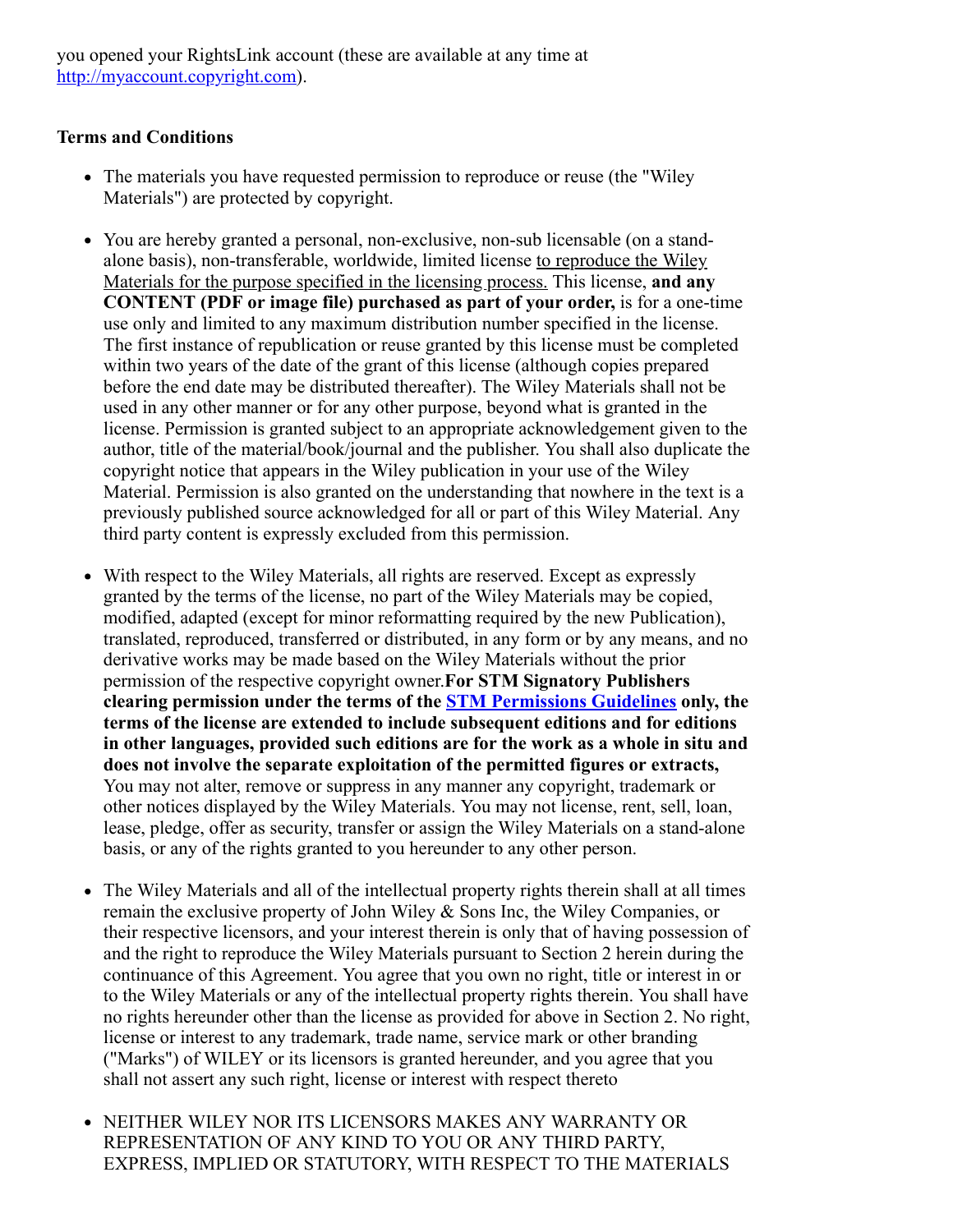OR THE ACCURACY OF ANY INFORMATION CONTAINED IN THE MATERIALS, INCLUDING, WITHOUT LIMITATION, ANY IMPLIED WARRANTY OF MERCHANTABILITY, ACCURACY, SATISFACTORY QUALITY, FITNESS FOR A PARTICULAR PURPOSE, USABILITY, INTEGRATION OR NON-INFRINGEMENT AND ALL SUCH WARRANTIES ARE HEREBY EXCLUDED BY WILEY AND ITS LICENSORS AND WAIVED BY YOU.

- WILEY shall have the right to terminate this Agreement immediately upon breach of this Agreement by you.
- You shall indemnify, defend and hold harmless WILEY, its Licensors and their respective directors, officers, agents and employees, from and against any actual or threatened claims, demands, causes of action or proceedings arising from any breach of this Agreement by you.
- IN NO EVENT SHALL WILEY OR ITS LICENSORS BE LIABLE TO YOU OR ANY OTHER PARTY OR ANY OTHER PERSON OR ENTITY FOR ANY SPECIAL, CONSEQUENTIAL, INCIDENTAL, INDIRECT, EXEMPLARY OR PUNITIVE DAMAGES, HOWEVER CAUSED, ARISING OUT OF OR IN CONNECTION WITH THE DOWNLOADING, PROVISIONING, VIEWING OR USE OF THE MATERIALS REGARDLESS OF THE FORM OF ACTION, WHETHER FOR BREACH OF CONTRACT, BREACH OF WARRANTY, TORT, NEGLIGENCE, INFRINGEMENT OR OTHERWISE (INCLUDING, WITHOUT LIMITATION, DAMAGES BASED ON LOSS OF PROFITS, DATA, FILES, USE, BUSINESS OPPORTUNITY OR CLAIMS OF THIRD PARTIES), AND WHETHER OR NOT THE PARTY HAS BEEN ADVISED OF THE POSSIBILITY OF SUCH DAMAGES. THIS LIMITATION SHALL APPLY NOTWITHSTANDING ANY FAILURE OF ESSENTIAL PURPOSE OF ANY LIMITED REMEDY PROVIDED HEREIN.
- Should any provision of this Agreement be held by a court of competent jurisdiction to be illegal, invalid, or unenforceable, that provision shall be deemed amended to achieve as nearly as possible the same economic effect as the original provision, and the legality, validity and enforceability of the remaining provisions of this Agreement shall not be affected or impaired thereby.
- The failure of either party to enforce any term or condition of this Agreement shall not constitute a waiver of either party's right to enforce each and every term and condition of this Agreement. No breach under this agreement shall be deemed waived or excused by either party unless such waiver or consent is in writing signed by the party granting such waiver or consent. The waiver by or consent of a party to a breach of any provision of this Agreement shall not operate or be construed as a waiver of or consent to any other or subsequent breach by such other party.
- This Agreement may not be assigned (including by operation of law or otherwise) by you without WILEY's prior written consent.
- Any fee required for this permission shall be non-refundable after thirty (30) days from receipt by the CCC.
- These terms and conditions together with CCC's Billing and Payment terms and conditions (which are incorporated herein) form the entire agreement between you and WILEY concerning this licensing transaction and (in the absence of fraud) supersedes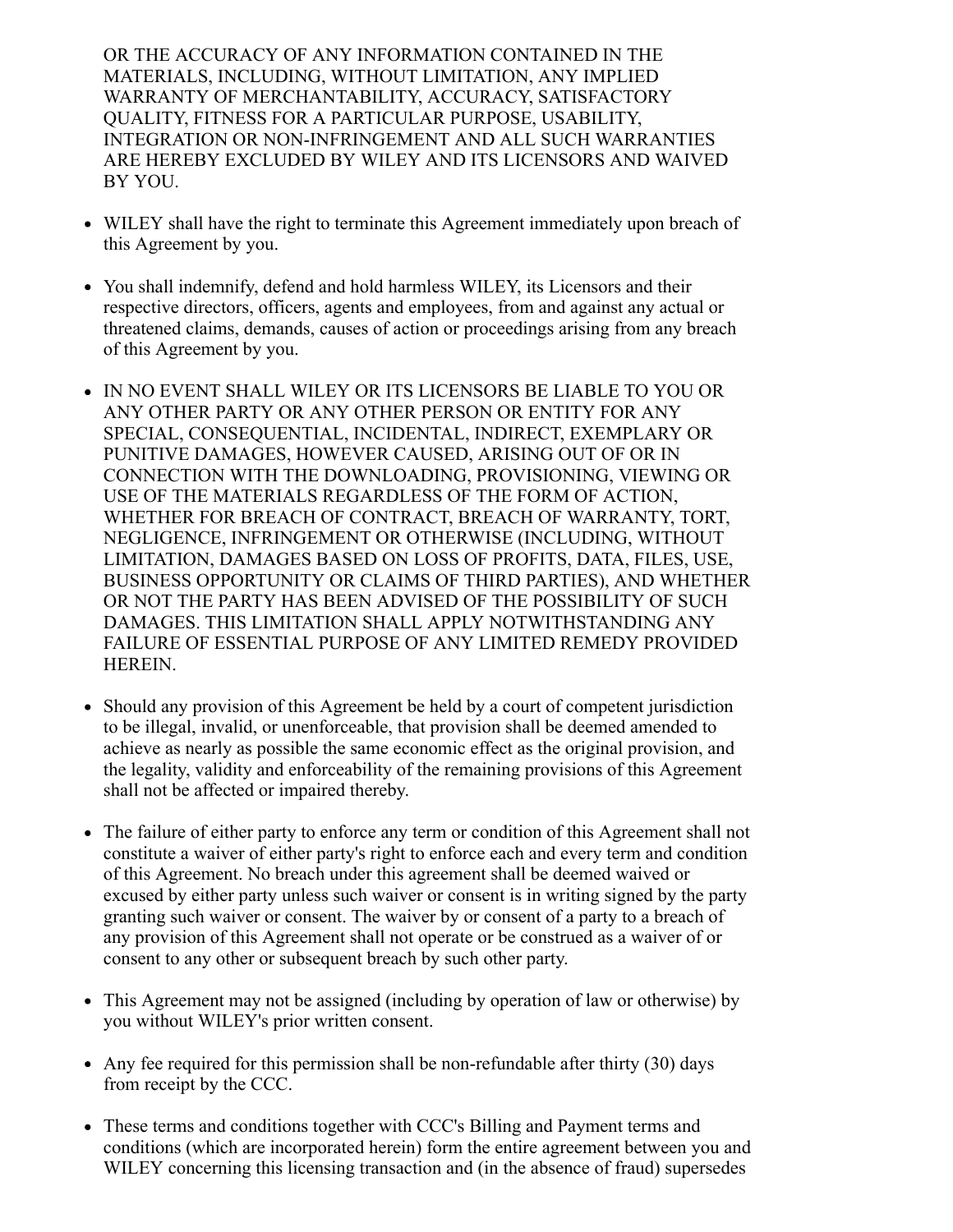all prior agreements and representations of the parties, oral or written. This Agreement may not be amended except in writing signed by both parties. This Agreement shall be binding upon and inure to the benefit of the parties' successors, legal representatives, and authorized assigns.

- In the event of any conflict between your obligations established by these terms and conditions and those established by CCC's Billing and Payment terms and conditions, these terms and conditions shall prevail.
- WILEY expressly reserves all rights not specifically granted in the combination of (i) the license details provided by you and accepted in the course of this licensing transaction, (ii) these terms and conditions and (iii) CCC's Billing and Payment terms and conditions.
- This Agreement will be void if the Type of Use, Format, Circulation, or Requestor Type was misrepresented during the licensing process.
- This Agreement shall be governed by and construed in accordance with the laws of the State of New York, USA, without regards to such state's conflict of law rules. Any legal action, suit or proceeding arising out of or relating to these Terms and Conditions or the breach thereof shall be instituted in a court of competent jurisdiction in New York County in the State of New York in the United States of America and each party hereby consents and submits to the personal jurisdiction of such court, waives any objection to venue in such court and consents to service of process by registered or certified mail, return receipt requested, at the last known address of such party.

# **WILEY OPEN ACCESS TERMS AND CONDITIONS**

Wiley Publishes Open Access Articles in fully Open Access Journals and in Subscription journals offering Online Open. Although most of the fully Open Access journals publish open access articles under the terms of the Creative Commons Attribution (CC BY) License only, the subscription journals and a few of the Open Access Journals offer a choice of Creative Commons Licenses. The license type is clearly identified on the article.

### **The Creative Commons Attribution License**

The [Creative Commons Attribution License \(CC-BY\)](http://creativecommons.org/licenses/by/3.0/) allows users to copy, distribute and transmit an article, adapt the article and make commercial use of the article. The CC-BY license permits commercial and non-

#### **Creative Commons Attribution Non-Commercial License**

The [Creative Commons Attribution Non-Commercial \(CC-BY-NC\)License](http://creativecommons.org/licenses/by-nc/3.0/) permits use, distribution and reproduction in any medium, provided the original work is properly cited and is not used for commercial purposes.(see below)

### **Creative Commons Attribution-Non-Commercial-NoDerivs License**

The [Creative Commons Attribution Non-Commercial-NoDerivs License](http://creativecommons.org/licenses/by-nc-nd/3.0/) (CC-BY-NC-ND) permits use, distribution and reproduction in any medium, provided the original work is properly cited, is not used for commercial purposes and no modifications or adaptations are made. (see below)